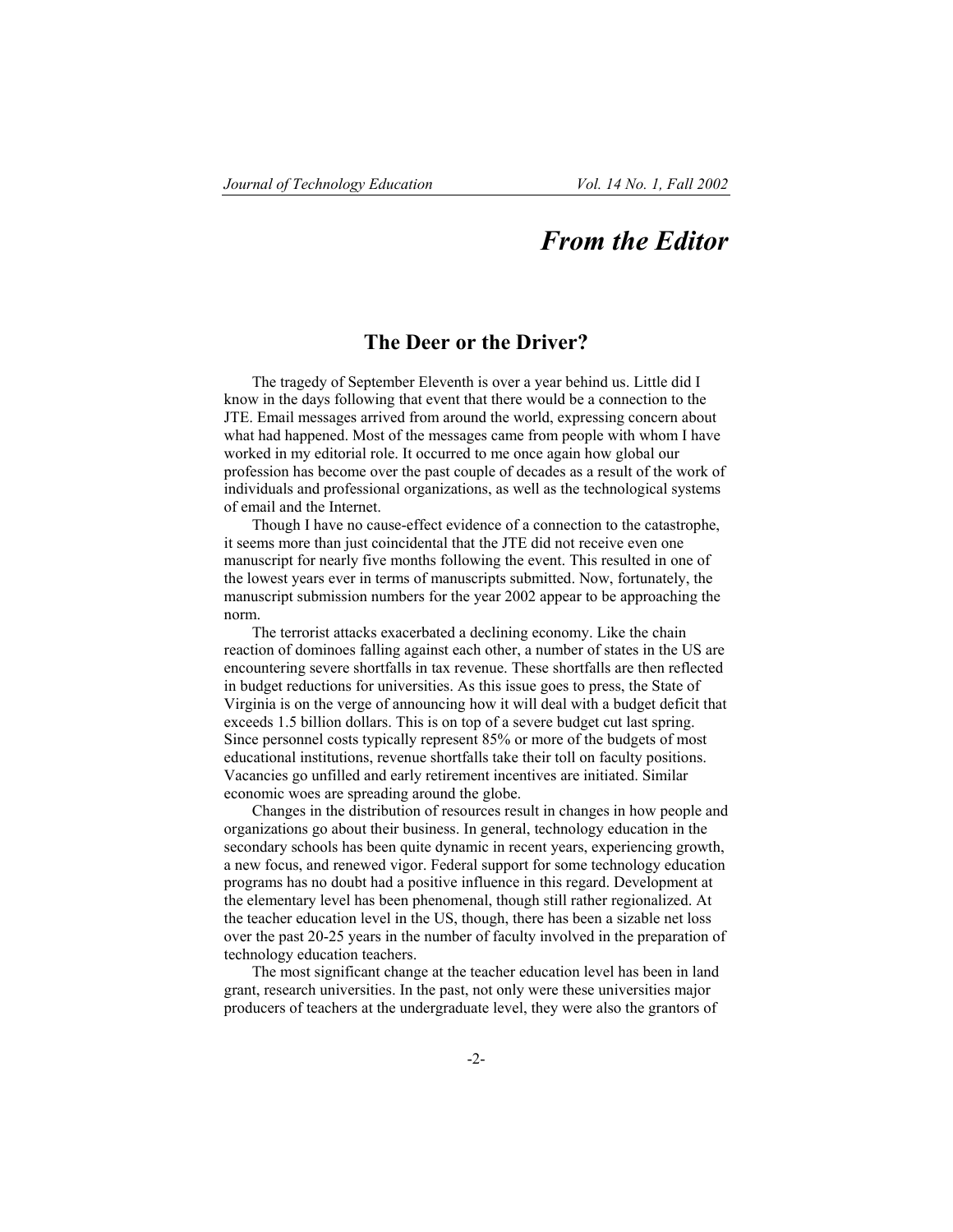most of the graduate degrees in the field, including virtually all of the doctorates. Moreover, faculty at these universities did most of the research and development work. Now, the vast majority of technology education teachers are prepared in regional universities and nearly all of these institutions offer graduate degrees as well. Several of these institutions have had a phenomenal growth in the number of teachers they prepare each year and are thriving, a significant positive indicator. On the other hand, few institutions remain that offer a doctoral degree with a concentration in technology education.

In the past, those aspiring to become technology teacher educators had two, rather clear-cut options. One was to work primarily in research and scholarship in a large research-oriented university. The other was to emphasize teaching at a regional college or university. Now, there is mounting pressure at virtually every higher education institution for faculty members to procure funding, do research, and publish the results. State support for higher education has eroded significantly over the years, causing colleges and universities to rely increasingly upon overhead monies generated through grants.

Role expectations in higher education have changed dramatically as well. In years gone by, a person could be highly recognized as a professor in many universities by being a good teacher and providing service to one's profession. Especially in those universities aspiring to establish or maintain a national ranking for their research prowess, empirical research and its publication is now the expectation, *sine qua non*. Though teaching and service are valued, superior contributions in those areas alone will no longer assure continued employment as they have in the past, even at smaller, regional institutions.

Not long ago, the typical model for curriculum development in technology education involved teacher educators leading the effort, facilitated by state departments of education. As large amounts of federal money began flowing to state governments in the 1970s, some state departments of education began to provide the leadership for curriculum development. Teacher educators facilitated their efforts by delivering inservice education, effectively reversing the respective roles. In recent times, the leadership for curriculum development has begun to shift once again, this time to ad hoc groups and professional organizations, both of which are eligible recipients of grant dollars. The funding of the International Technology Education Association by NASA and the National Science Foundation to develop standards for the field is an example of this contemporary model. Even more exemplary of this changing approach is ITEA's Center to Advance the Teaching of Technology and Science (CATTS). This Center (see http://www.iteawww.org) has four goals: development of standards-based curricula, teacher enhancement, research concerning teaching and learning, and curriculum implementation and diffusion. The overlap between the goals of the Center and the goals of institutions of higher education are obvious.

The traditional curriculum development model was bound to change if for no other reason than the fact that there were not enough horses among the teacher educators to do the work. Fully fifteen years went by from the time the